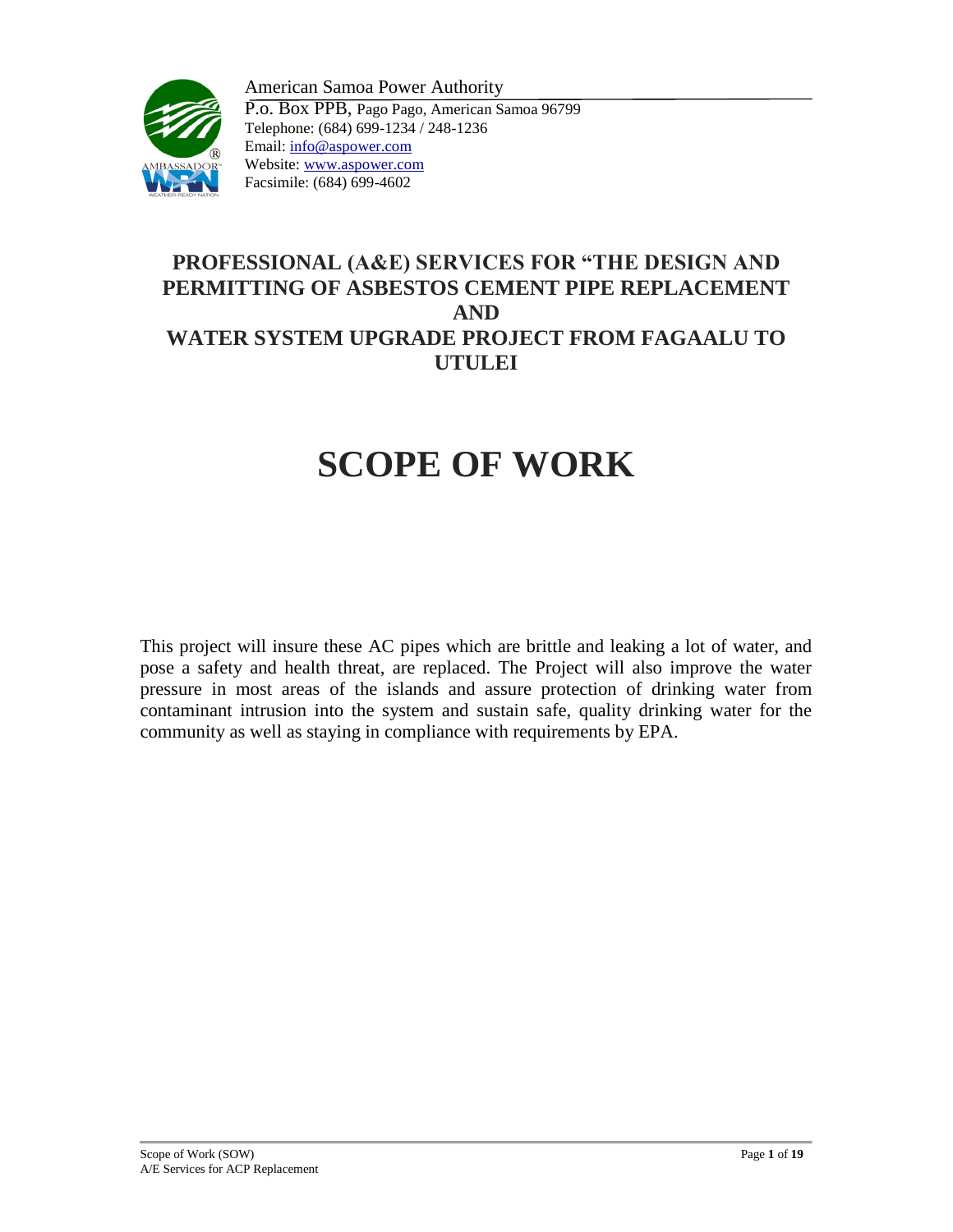## January 2021 **TABLE OF CONTENT**

| <b>Section 1: General</b>                                    | 3              |
|--------------------------------------------------------------|----------------|
| <b>Section 2: Project Locations:</b>                         | $\overline{4}$ |
| <b>Section 3: Inspection of Work Site</b>                    | 5              |
| <b>Section 4: Mobilization and Demobilization.</b>           | 5              |
| <b>Section 5: Temporary Facilities and Controls</b>          | 6              |
| <b>Section 6: Survey</b>                                     | 6              |
| <b>Section 7: Hydraulic Analysis and System of Operation</b> | 8              |
| <b>Section 8: Geotechnical Evaluations.</b>                  | 12             |
| Section 9: Designs, Plans & other requirements               | 12             |
| <b>Section 10: Project Management Support</b>                | 145            |
| <b>Section 11: Permits</b>                                   | 155            |
| <b>Section 12: DELIVERABLES</b>                              | 16             |
| <b>Section 13: Design Submittal Schedule</b>                 | 17             |
| <b>Section 14 : Schedule of Payments</b>                     | 158            |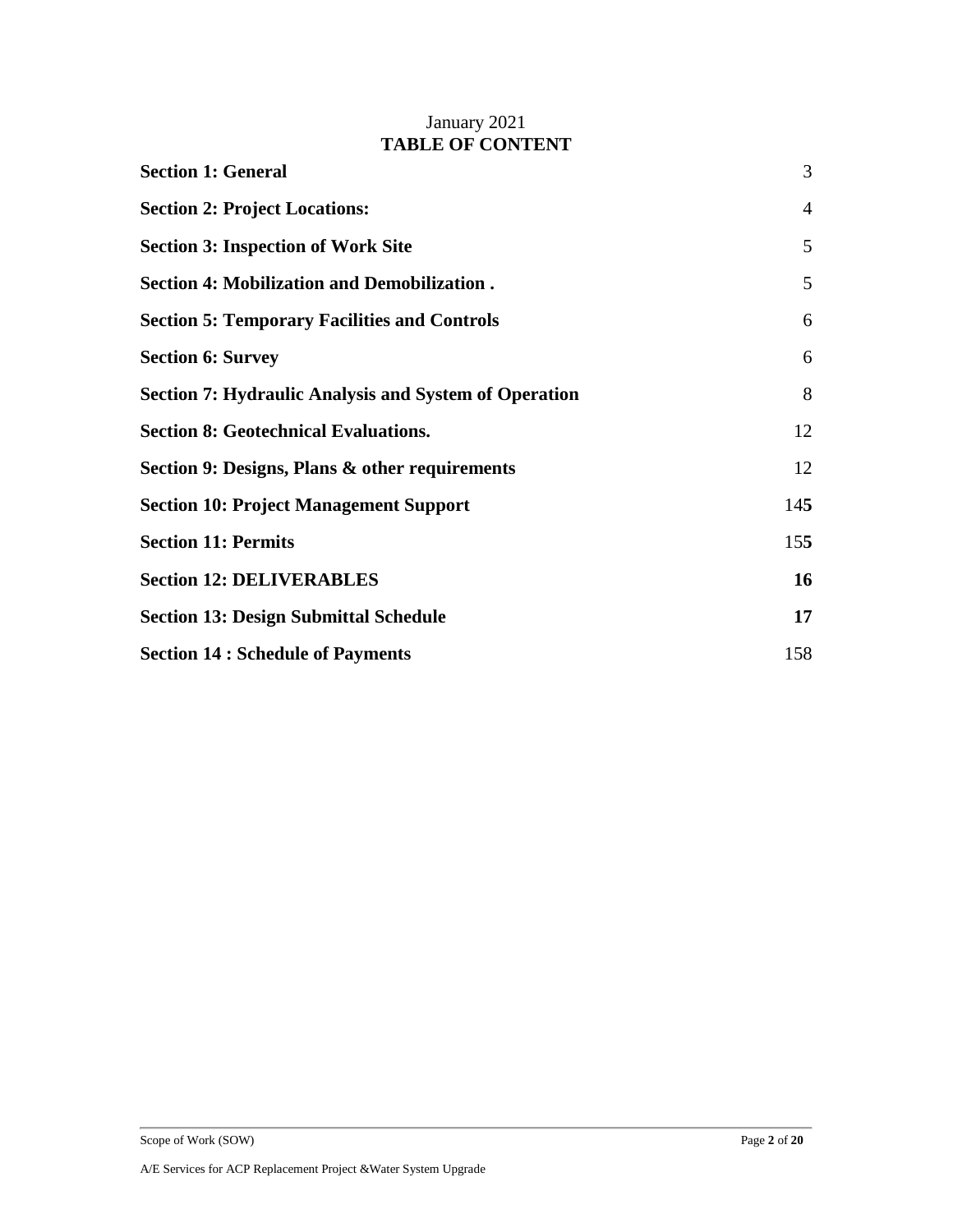## <span id="page-2-0"></span>**Section 1: General**

- 1. The American Samoa Power Authority issues this Request for Proposal for A/E services from a professional consultant with experience in designing Water Distribution systems including water source exploration, water well drilling, booster stations. The design shall include all process control, mechanical, electrical, and structural components and related appurtenances to allow the facilities to be functional and operable according to ASPA maintenance and operation capabilities and requirements. Appurtenances shall include but will not necessarily be limited to gate valves, ARVs, blow-off valves, PRVs, fire hydrants, flow meters, flow control valves. The design shall be in accordance with Ten States Standards, Wastewater Pollution Control Federation, USEPA, or other comparable standards.
- 2. The selected A&E firm will be doing detailed topographic survey, raster imaging, civil 3d database and GIS shapefiles for all existing utility lines, fittings, appurtenances, structures and other features that will affect the generation of hydraulic model and construction design.
- 3. The selected A&E firm will develop detailed designs, specifications, drawings, cost estimate and the Scope of Work for the Owner for the purpose of Construction Bidding and for USEPA approval.
- 4. The selected A&E firm will provide designs and work methods that ensures minimum disruption to the daily operation of the water system during the construction phase
- 5. The selected A&E firm will provide cost estimates for design and construction, taking into account available funding for the project.
- 6. The selected  $A \& E$  firm shall secure all necessary permits (Local  $\& Federal$ ) required during bidding, construction and operation.
- 7. The selected A&E firm will provide services needed during the planning, executing, monitoring and controlling and closing of the construction phase.
- 8. The selected A&E firm shall conduct a series of meetings with ASPA during the scope definition phase of the project to fully understand the specific project elements and to define the basic requirements for each of the project scope elements.
- 9. The selected A&E firm will provide as-built standards, receive, review and validate as-built drawings for Civil, Architectural, Electrical, Mechanical and Structural drawings to the Owner on a monthly basis.
- 10. Whether or not it is expressly stated, the A&E firm shall be responsible for the performance of any work that is either incidental to, or a prerequisite for, any of the tasks or services identified herein. Furthermore, the A&E firm shall be responsible for performing tasks and services that may not be specifically identified herein, but are clearly included in the intent of this SOW. Wherever in this SOW a task is described, without specifically stating who is responsible for performing said task,

Scope of Work (SOW) Page **3** of **20**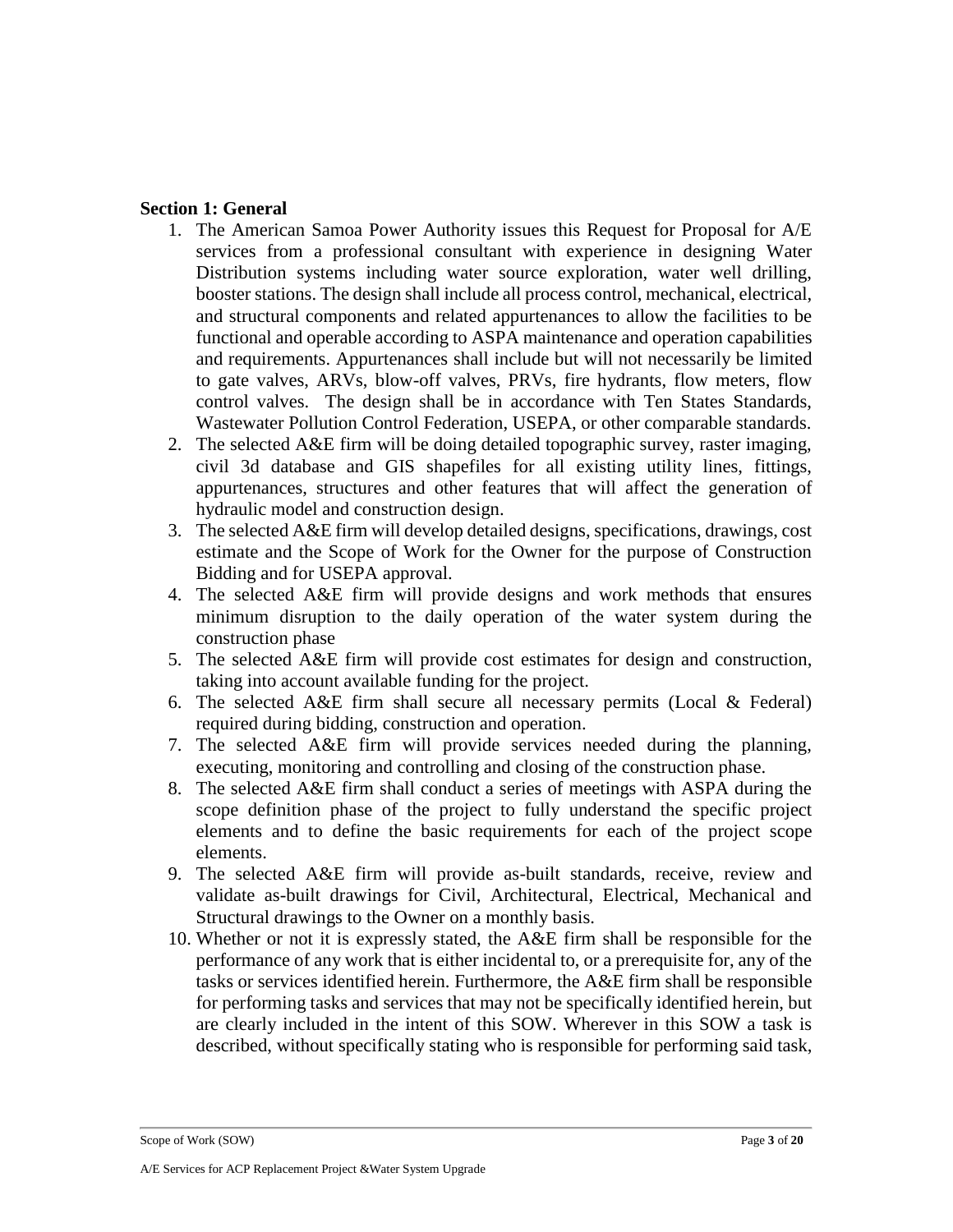it shall be implicit that the responsibility for the completion of the work is that of the A&E engineer.

# <span id="page-3-0"></span>**Section 2: Project Locations**

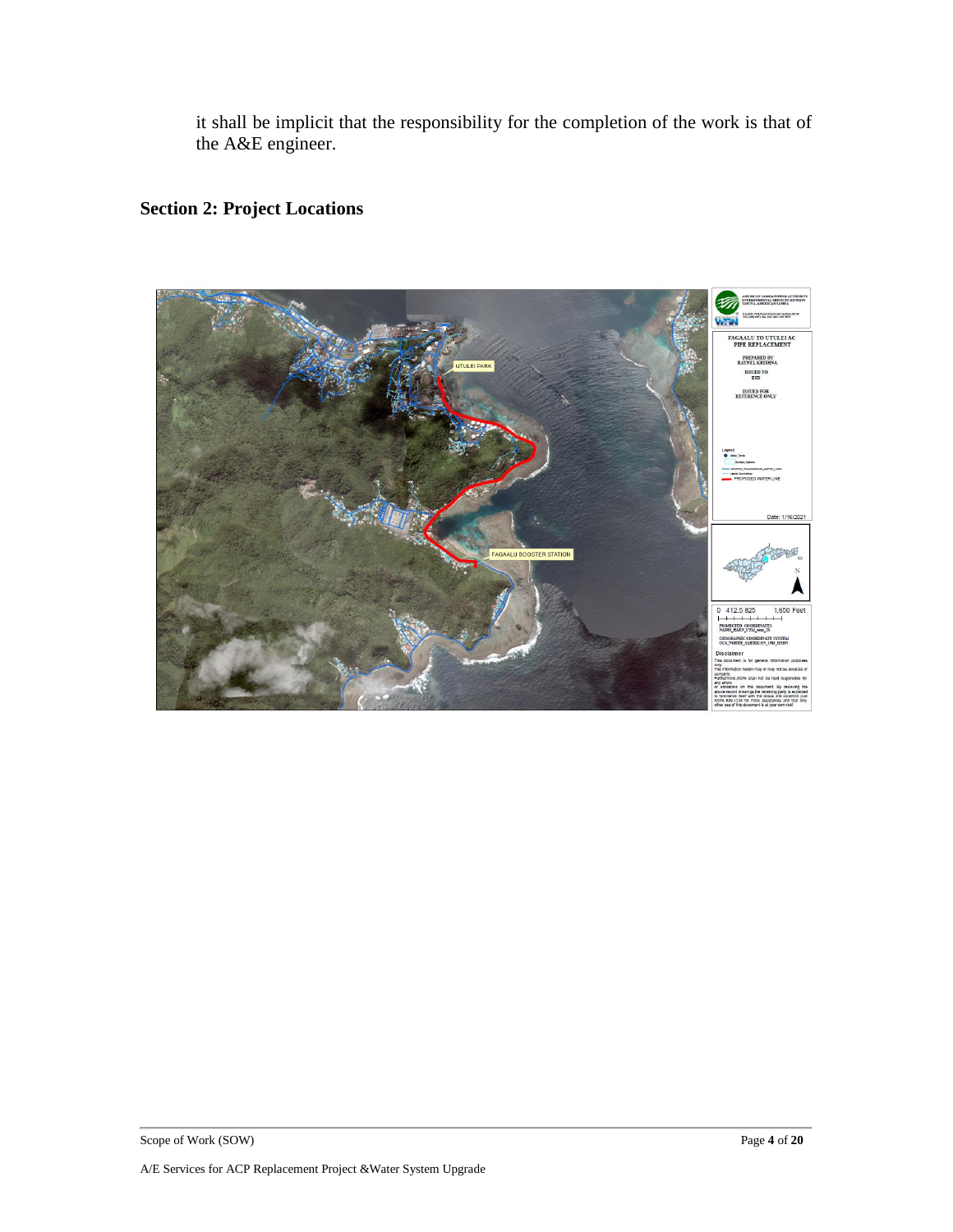## <span id="page-4-0"></span>**Section 3: Inspection of Work Site**

- 1. The selected A&E firm is expected to visit and thoroughly inspect the Project Site and become familiar with field conditions including accessibility and physical obstructions.
- 2. Familiarize itself with the survey, including the location of all existing buildings, utilities, conditions, street, equipment, components and other attributes having or likely to have an impact on the Project;
- 3. Bid submission indicates familiarity with, and acceptance of, field conditions. No claim for additional compensation will be allowed which is based upon a misunderstanding or lack of knowledge, examination, inspection and/or testing of any of the above items by the Offeror.

## <span id="page-4-1"></span>**Section 4: Mobilization and Demobilization .**

The work consists of the mobilization and demobilization of the contractor's forces and equipment necessary for performing the work required under the contract. It does not include mobilization and demobilization for specific items of work for which payment is provided elsewhere in the contract.

Mobilization shall include all activities and associated costs for transportation of contractor's personnel, equipment, and operating supplies and expenses to the site; permits, premiums paid for performance and payment bonds including coinsurance and reinsurance agreements as applicable; and other items specified in the contract documents.

Demobilization shall include all activities and costs for transportation of personnel, equipment, and supplies not required or included in the contract from the site; including the disassembly, removal, and site cleanup of offices, buildings, and other facilities assembled on the site specifically for this contract.

Measurement for payment shall be made as a lump sum (LS). Payment will be made as the work proceeds, after presentation of paid invoices or documentation of direct costs by the contractor showing specific mobilization and demobilization costs and supporting evidence of the charges of suppliers, subcontractors, and others. When the total of such payments is less than the lump sum contract price, the balance remaining will be included in the final contract payment. Payment of the lump sum contract price for mobilization and demobilization will constitute full compensation for completion of the work. Payment will not be made under this item for the purchase costs of materials having a residual value, the purchase costs of materials to be incorporated in the project, or the purchase costs of operating supplies.

Scope of Work (SOW) Page **5** of **20**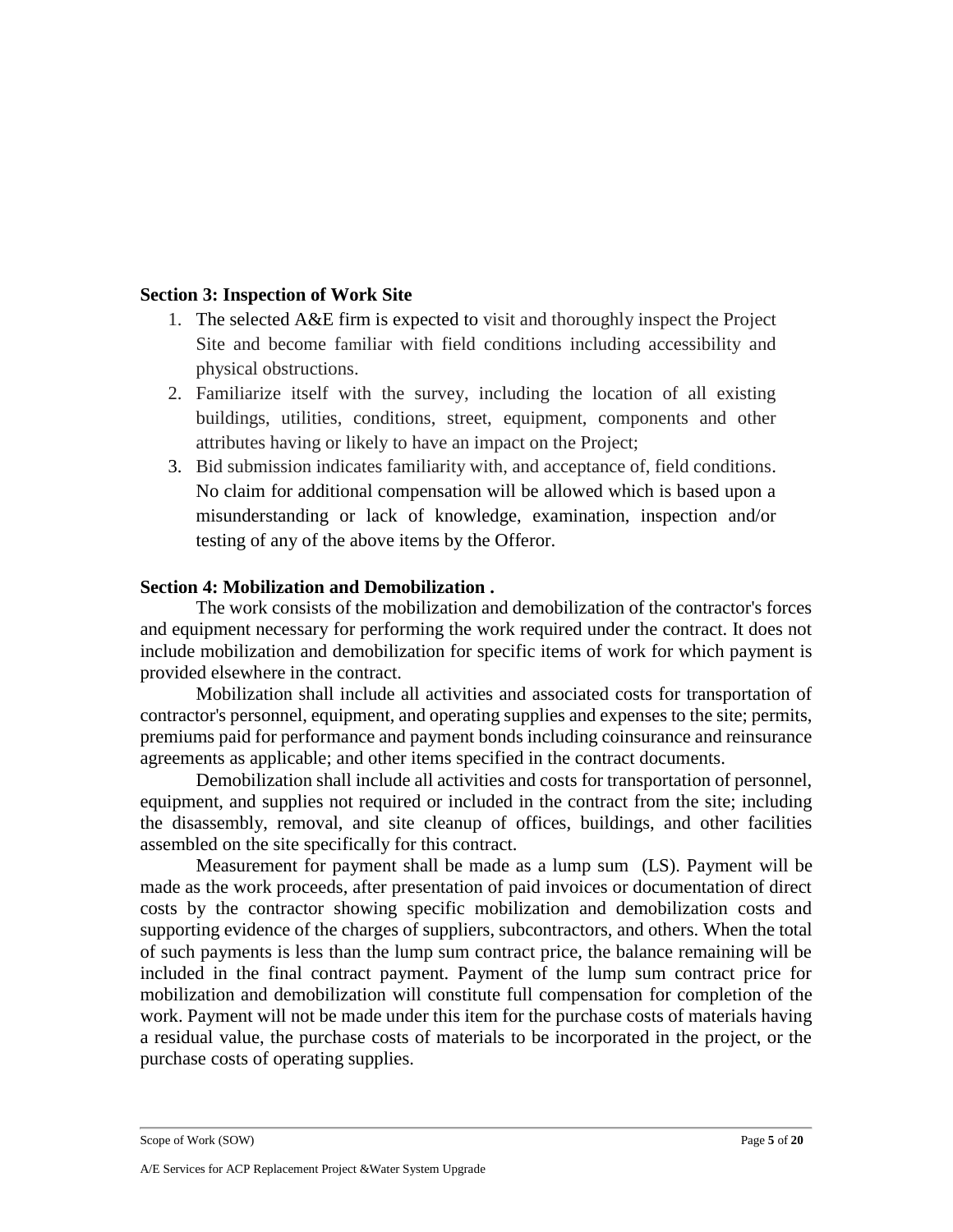#### <span id="page-5-0"></span>**Section 5: Temporary Facilities and Controls**

The work shall consist of Temporary facilities and the necessary controls for the project including utilities, telephone, sanitary facilities, field office conducive to site meetings, storage sheds and building, safety requirements, first aid equipment, fire protection, security measures, protection of the Work and property, access roads and parking, environmental controls, disposal of trash, debris, and excavated material, pest and rodent control, water runoff and erosion control.

Measurement for payment shall be made as a lump sum (LS). Full compensation includes a lump sum cost for all equipment, labor, and materials. Payment will be made as the work proceeds, after presentation of paid invoices or documentation of direct costs by the contractor showing specific costs and supporting evidence of the charges of suppliers, subcontractors, and others. When the total of such payments is less than the lump sum contract price, the balance remaining will be included in the final contract payment. Payment of the lump sum contract price will constitute full compensation for completion of the work

Measurement for payment shall be made as a lump sum (LS). Full compensation includes a lump sum cost for all equipment, labor, and materials. Payment will be made as the work proceeds, after presentation of paid invoices or documentation of direct costs by the contractor showing specific costs and supporting evidence of the charges of suppliers, subcontractors, and others. When the total of such payments is less than the lump sum contract price, the balance remaining will be included in the final contract payment. Payment of the lump sum contract price will constitute full compensation for completion of the work

#### <span id="page-5-1"></span>**Section 6: Survey**

This section shall cover the complete costs of providing all labor, equipment and materials required to complete all survey work needed for the design required under this SOW. It shall be the selected A&E firm's responsibility to have a Registered Surveyor and to coordinate and work with ASPA's Survey Department to make sure all survey output is in conformance to ASPA's standard datum and coordinates.

- 1. **Potholing**. The selected A&E firm shall perform exploratory excavations as required to collect as-built information and verify the depth, location, alignment, size, and material of existing underground utilities or structures. Locate the existing utility, verify the required information, backfill the excavation, and restore the surfacing equal or better condition, suitable for traffic as required by DPS/DPW. The A&E firm shall waive ASPA from any liabilities resulting from inaccuracy and poor data gathering required under this section.
- 2. **Existing Utilities**. Data needed for the design and analysis of the water distribution system shall not be limited to survey of all existing water Pipes (transmission, distribution & service lines), survey of all Water Sources (Wells & Booster pumps), Water Storage (Tanks), Demand (all water meters, fire hydrants), apportunances (valves, PRVS/PSV, etc.) connected to the line indicated under section-2 of this SOW.

Scope of Work (SOW) Page 6 of 20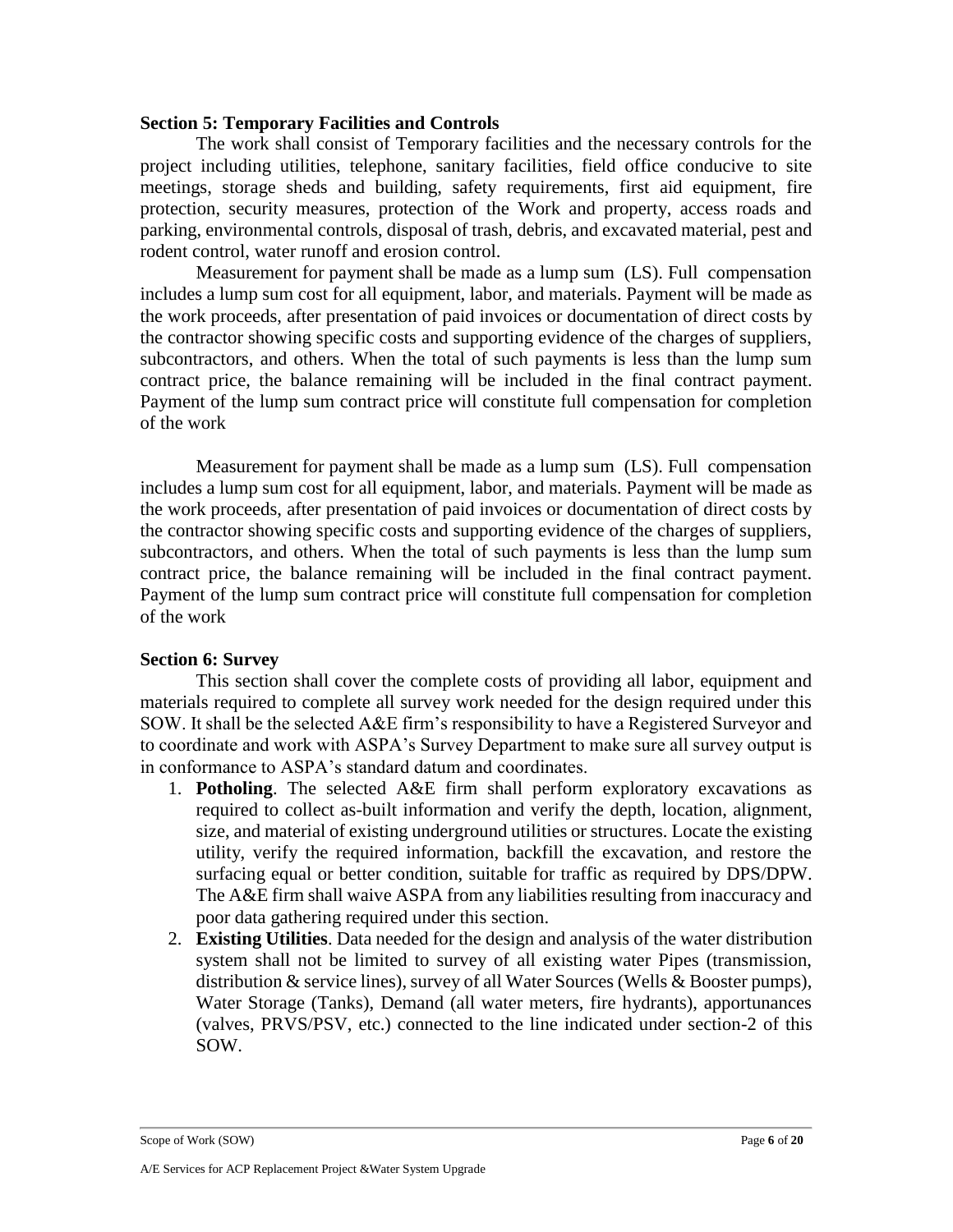- 3. **Other utilities and structures**. The survey shall also include but not limited to all existing storm drains, bridge/stream crossings, sewer, existing asphalt/concrete pavement, sidewalk, curb & gutter, gravel driveway, fences, rockwall, plants/grass, trees, power/communication line and pole and all structures that may be affected during installation of water mains and service lines.
- **4. Database:** The survey shall also include raw data in Excel format containing survey descriptions such as but not limited to; UniqueID, X-coordinate, Y-coordinate, Zcoordinate, Description and Size , etc..
- **5. Basemap:** The survey shall also include basemap images (see sample raster image below) clear enough to identify existing water meters on the ground. It shall be properly projected to the same coordinates used in the development of the design. It must be submitted in CAD and GIS format.

Measurement for payment shall be made as a lump sum (LS). Full compensation includes a lump sum cost for all equipment, labor, and materials. Payment will be made as the work proceeds, after presentation of paid invoices or documentation of direct costs by the contractor showing specific costs and supporting evidence of the charges of suppliers, subcontractors, and others. When the total of such payments is less than the lump sum contract price, the balance remaining will be included in the final contract payment. Payment of the lump sum contract price will constitute full compensation for completion of the work. Poor data gathering required under this section resulting in additional cost during the construction phase will be charged to the selected A&E firm.



*Sample Overlay Raster Image*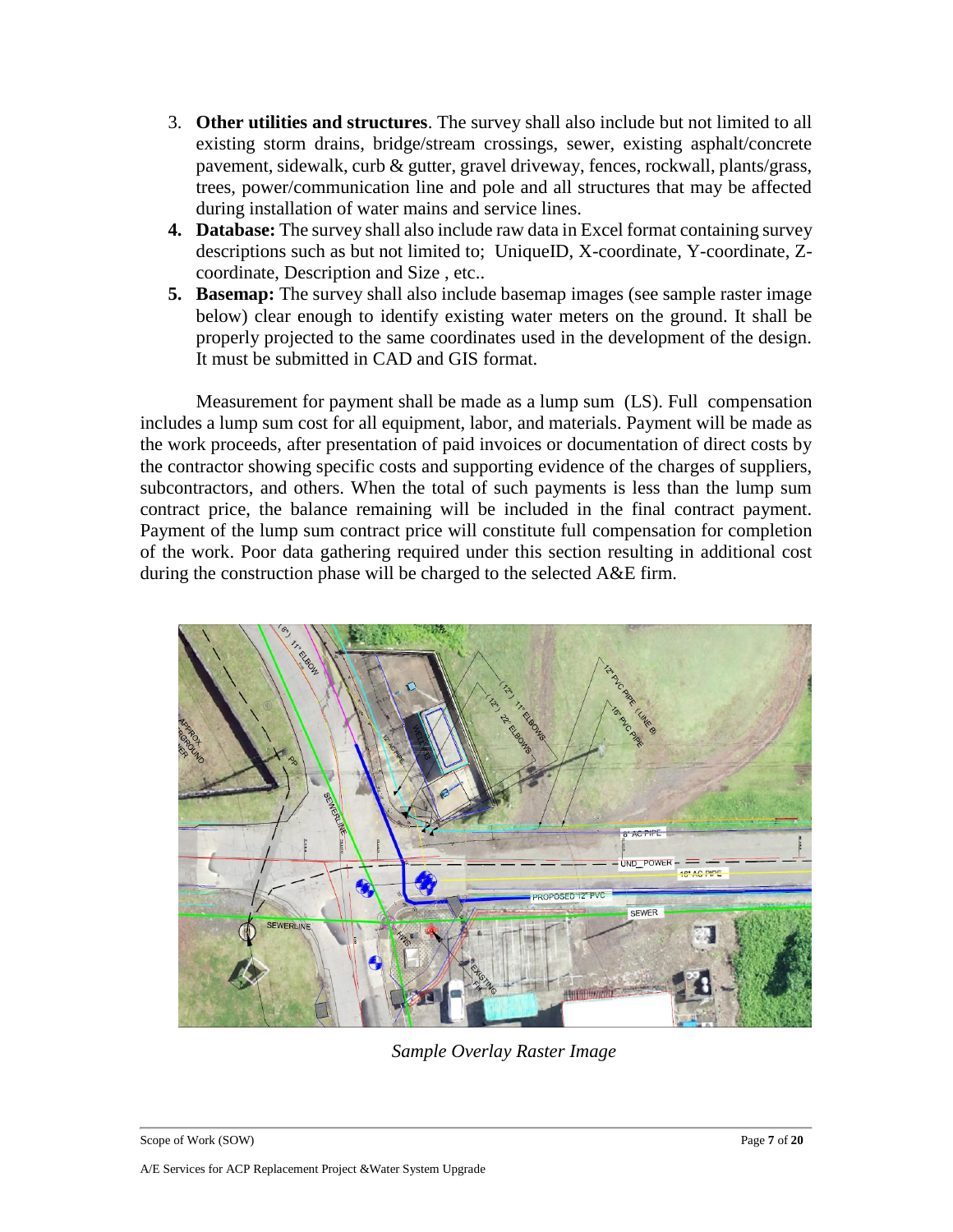## <span id="page-7-0"></span>**Section 7: Hydraulic Analysis and System of Operation**

This section shall cover the complete costs of providing all labor, equipment, software and materials required under this SOW.

**A. Objective:** The Hydraulic Model required under this SOW aims to provide ASPA a relevant information needed in Planning, System Design, Operations and Water Quality (refer to table summary below).

| <b>Planning</b>         | <b>System Design</b>      | <b>Operations</b>            | <b>Water Quality</b> |
|-------------------------|---------------------------|------------------------------|----------------------|
| <b>Capital Projects</b> | <b>Fire Flows</b>         | Training                     | Tracing              |
| Mains<br>Rehabilitation | <b>Control Valve</b>      | Troubleshooting              | Water Age            |
| Conservation            | <b>Tank Sizing</b>        | <b>Water Loss</b>            | Chlorine             |
| <b>Tank Siting</b>      | <b>Pump Stations</b>      | Emergency<br>Planning        | Control              |
|                         | Design Flow /<br>Pressure | Supply/Storage<br>Management | Monitoring           |
|                         | <b>Pressure Zones</b>     | Calibration                  |                      |
|                         |                           | Flushing                     |                      |
|                         |                           | <b>Energy Use</b>            |                      |

- **B. Software:** ASPA's only license modelling software is Infowater Pro hence it is ASPA's recommendation to utilize the same software to complete the requirement under this SOW. The selected A&E must have EOR with a minimum of 1 year experience using the Infowater software knowledgeable enough for the successful water model.
- **C. Code/Standard:** The model must conform to AWWA Manual of Water Supply Practices "M32" Computer Modeling of Water Distribution System. Water Model Report must discuss the following required data but not limited to ; Introduction of the System Model, Described the process of Building and Preparing the Model, Hydraulic Tests and Measurement, Hydraulic Calibration, Steady-State Simulation, Extended Period Simulation, Water Quality Modeling, Storage Tank Mixing and Water Age, Model maintenance, Transient Analysis and Advance Modeling Applications such as Asset Management, Energy and Optimization.
- **D. Model Scenarios:** Several scenarios must be created for this project to simulate system performance with different system demands and operational settings.
	- ➢ SCENARIO #1: Existing System and Operation base on ADD
	- ➢ SCENARIO #2: Existing System and Operation base on MDD

Scope of Work (SOW) Page **8** of **20**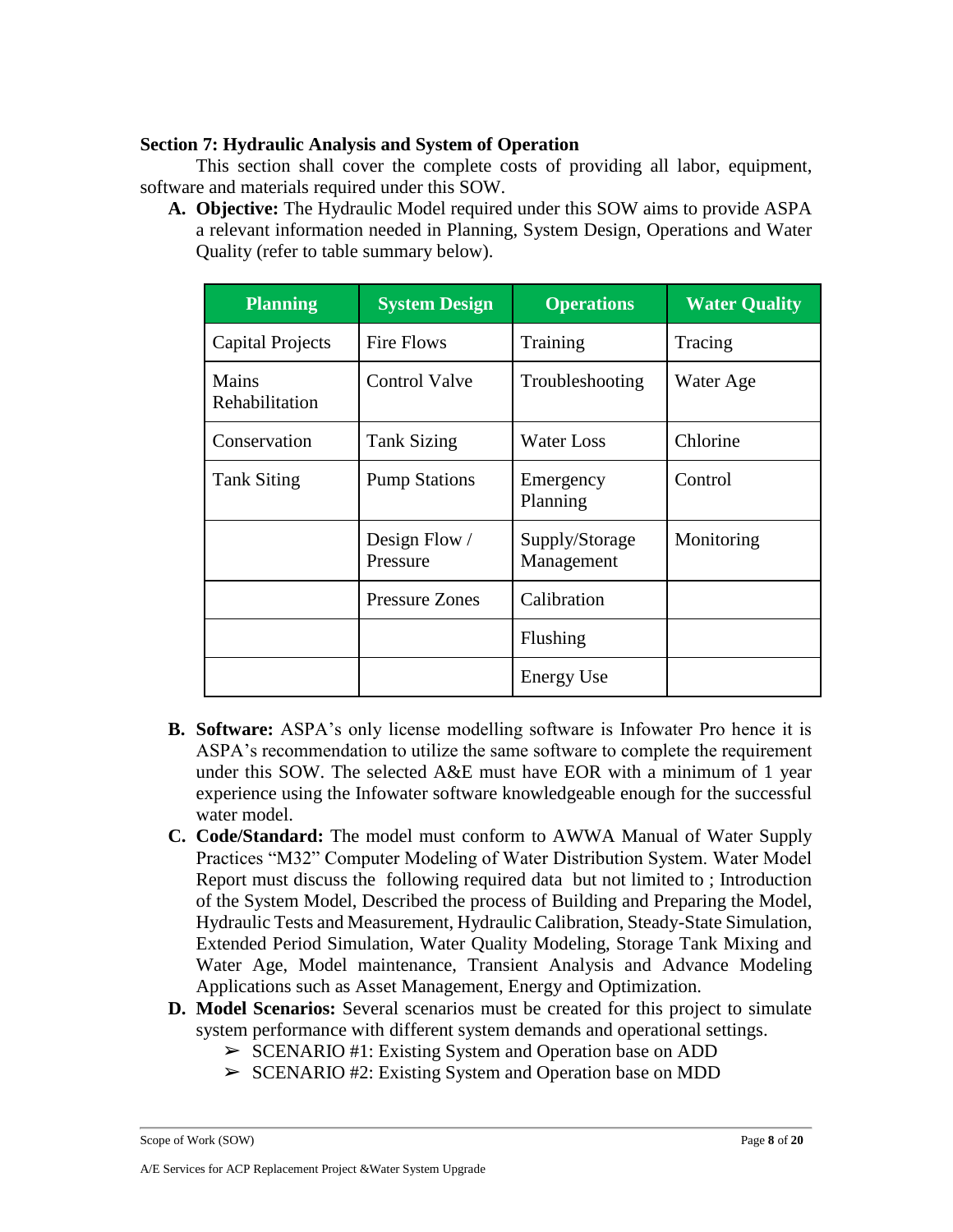- $\triangleright$  SCENARIO #3: Existing System and Operation base on MDD plus Fire Flow Demand
- ➢ SCENARIO #4: Proposed System and Operation base on ADD
- ➢ SCENARIO #5: Proposed System and Operation base on MDD
- ➢ SCENARIO #6: Proposed System and Operation base on MDD plus Fire Flow Demand
- **E. Water Demand:** This section includes a description of how the water demands were developed for use in evaluating the water system and includes a description for existing and future development. A description of how these demands were allocated in the computer model and to be used in planning the needed upgrade to the system. A proper allocation and accounting of consumer water system demands is crucial to the development of an accurate hydraulic model.
- **F. Fire Flow:** This section includes a description of how the fire flow demands were used in evaluating the water system and includes a description for existing and future development. All fire flow criteria must be based on this document and/or must conform to ASG fire department

| <b>Fire Flow Demand Criteria</b>        |                              |  |  |
|-----------------------------------------|------------------------------|--|--|
| Customer Class/Land use                 | Required fire demand*        |  |  |
| 1 - Single family residential           | $1,000$ gpm, 1-hour duration |  |  |
| 2 - Multi-family residential            | 2,500 gpm, 2-hour duration   |  |  |
| 3 - Commercial/industrial/institutional | 3,500 gpm, 3-hour duration   |  |  |
|                                         |                              |  |  |

\*required fire demand while maintaining 20 psi residual pressure.

## **G. Supply Criteria**

| <b>Supply Criteria</b> |                  |                                                                  |                             |
|------------------------|------------------|------------------------------------------------------------------|-----------------------------|
|                        | <b>Criterion</b> | <b>Value/description</b>                                         | Reference, if<br>applicable |
| Capacity               | Flow rate        | Equal to average of MDD                                          | WSC, 2012                   |
| <b>Reliability</b>     | Power Supply     | At least two independent power<br>sources or a standby/auxiliary | WSC, 2012                   |

Scope of Work (SOW) Page **9** of **20**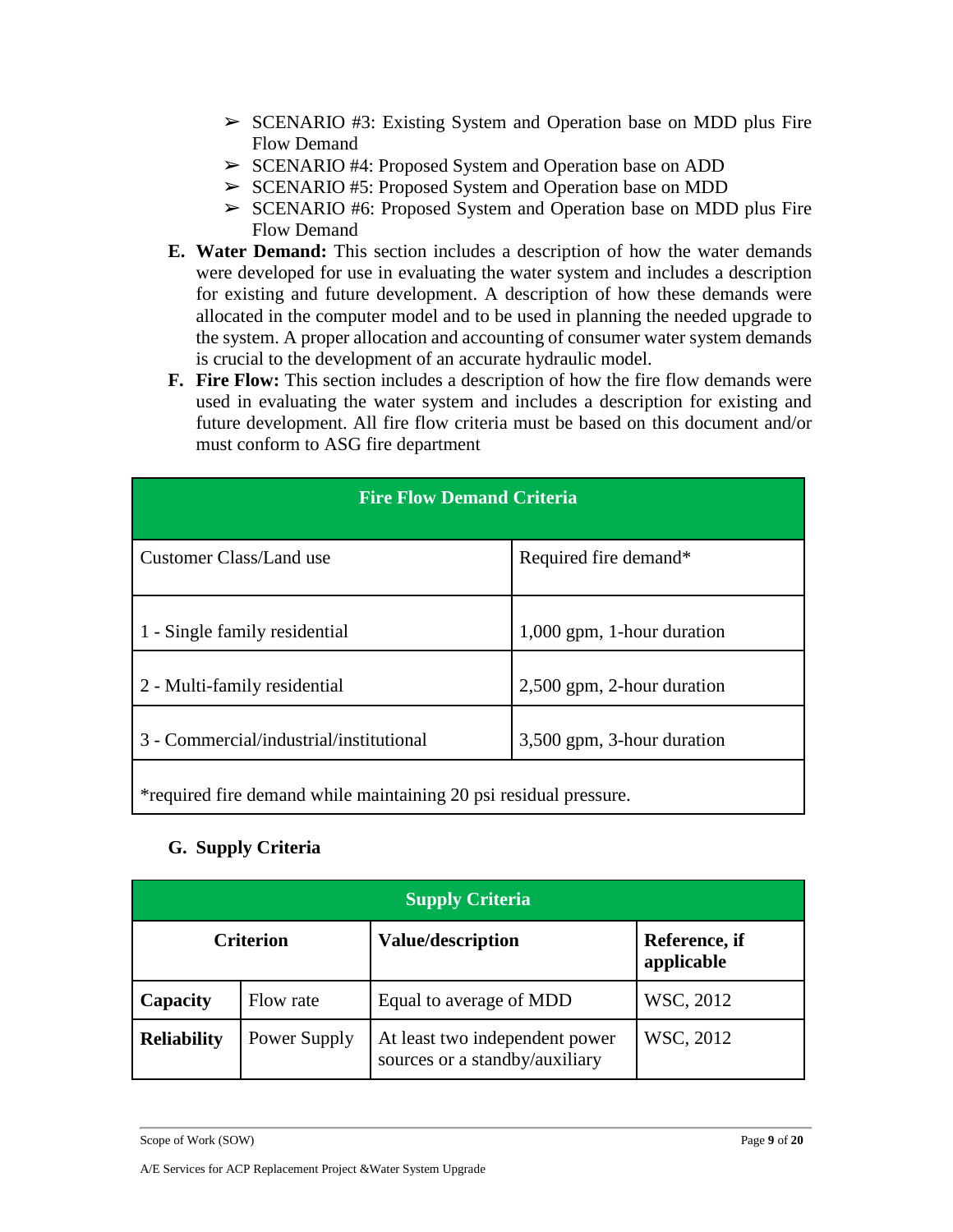|  |  | source should be provided (e.g.<br>generator) |  |
|--|--|-----------------------------------------------|--|
|--|--|-----------------------------------------------|--|

**H. Piping Criteria:** Identify existing pipes that are inadequately sized, determine the appropriate size for future piping improvements and identify pipes that should be relocated or extended for reliability purposes.

| <b>Pipe Criteria</b>             |                                                         |                                                                                                                                                                                                                                                                  |                             |
|----------------------------------|---------------------------------------------------------|------------------------------------------------------------------------------------------------------------------------------------------------------------------------------------------------------------------------------------------------------------------|-----------------------------|
|                                  | <b>Criterion</b>                                        | Value / description                                                                                                                                                                                                                                              | Reference,<br>if applicable |
| <b>Diameter</b>                  | Required size (for<br>mains)                            | As calculated based on flow demand to<br>satisfy pressure, velocity, and head loss<br>requirements listed below. Should not<br>be smaller than 6 inches.                                                                                                         | (WSC,<br>2012)              |
|                                  | Maximum                                                 | $100$ psi                                                                                                                                                                                                                                                        |                             |
|                                  | Minimum working<br>pressure                             | 35 psi                                                                                                                                                                                                                                                           |                             |
| <b>System</b><br><b>Pressure</b> | Minimum under any<br>demand condition<br>including fire | 20 psi                                                                                                                                                                                                                                                           | (WSC,<br>2012)              |
|                                  | Nominal working<br>pressure                             | $40$ to $80$ psi                                                                                                                                                                                                                                                 |                             |
| <b>Velocity</b>                  | <b>Maximum for MDD</b>                                  | 5 fps                                                                                                                                                                                                                                                            |                             |
|                                  | Maximum PHD or<br>fire flow                             | $10$ fps                                                                                                                                                                                                                                                         |                             |
| <b>Reliability</b>               | Distribution system                                     | Dead ends should be minimized by                                                                                                                                                                                                                                 | (WSC,                       |
|                                  | pipe                                                    | looping                                                                                                                                                                                                                                                          | 2012)                       |
| <b>Location</b>                  | Transmission &<br>Distribution                          | Water mains should be installed in<br>public streets or other public access<br>ways wherever possible. Existing water<br>lines that are in easements and/or right-<br>of-ways in alleyways or behind<br>houses/buildings will be relocated<br>wherever feasible. | <b>ASPA ROW</b>             |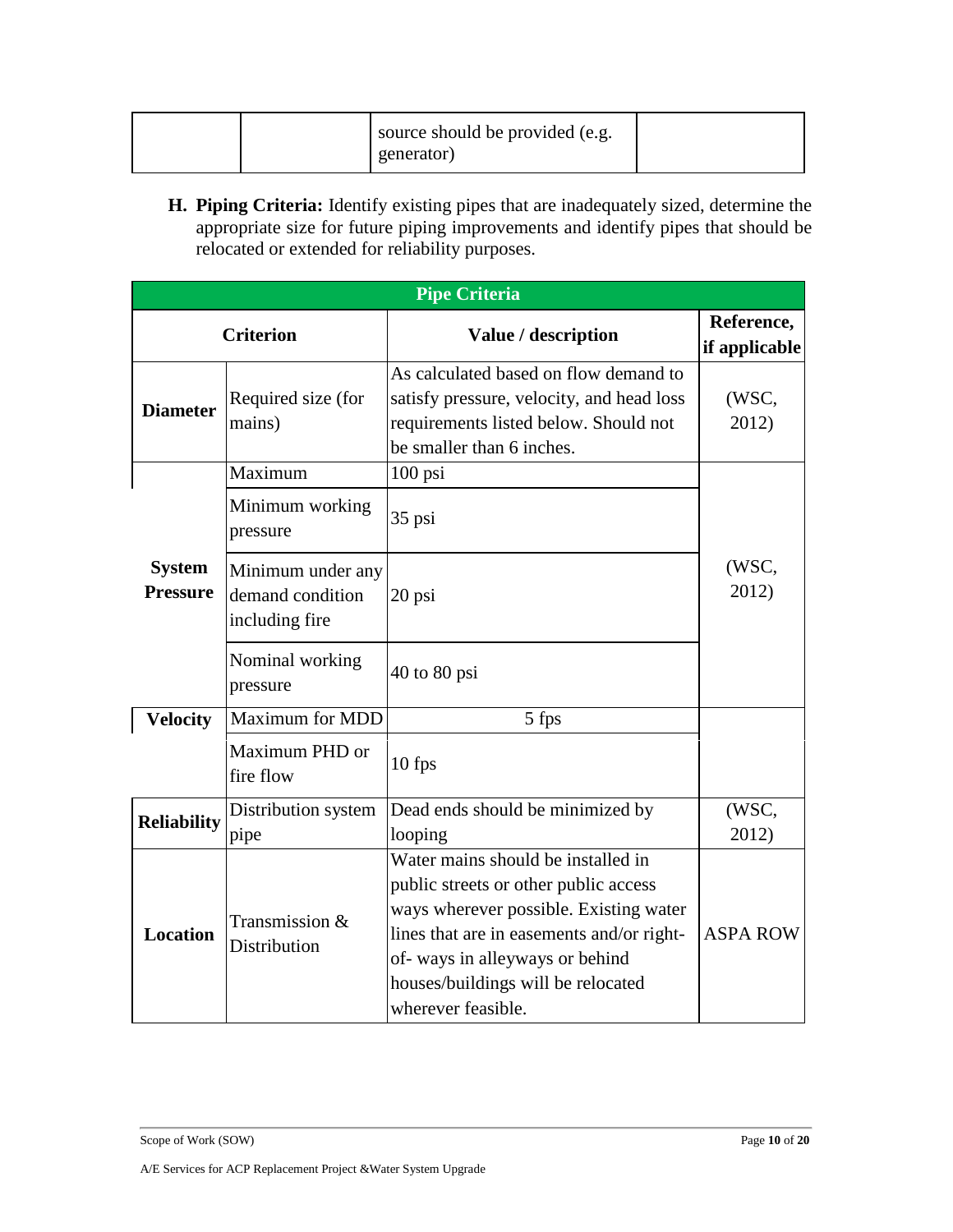**I. Pump Station Criteria:** Identify existing pumping stations that are inadequately sized, determine the appropriate size for future improvements base on the criteria below;

| <b>Pump Criteria</b> |                             |                                                                                                                                                                                                                                                    |                             |
|----------------------|-----------------------------|----------------------------------------------------------------------------------------------------------------------------------------------------------------------------------------------------------------------------------------------------|-----------------------------|
|                      | <b>Criterion</b>            | Value / description                                                                                                                                                                                                                                | Reference,<br>if applicable |
| <b>Minimum</b>       | <b>Booster</b>              | Average of MDD                                                                                                                                                                                                                                     | (WSC,                       |
| capacity             | Closed-loop                 | MDD plus fire flow demand                                                                                                                                                                                                                          | 2012)                       |
|                      | Redundancy                  | Areas served by pumps should have a<br>minimum of two supply pumps                                                                                                                                                                                 |                             |
| <b>Reliability</b>   | Redundant pump<br>sizing    | Pumps should be sized to meet the<br>minimum capacity requirement with the<br>largest pump out of service (redundant<br>fire pumps are not necessary)                                                                                              | (WSC,<br>2012)              |
|                      | Power supply                | At least two independent power sources<br>or a standby/auxiliary source (e.g.,<br>generator)<br>should be provided                                                                                                                                 |                             |
|                      | <b>Suction tanks</b>        | Wherever possible, booster pumps shall<br>take suction from tanks and reservoirs to<br>avoid the potential for negative<br>pressures on the suction line which can<br>result when the pump suction is directly<br>connected to a distribution main |                             |
| <b>Operations</b>    | Minimum suction<br>pressure | Pumps that take suction from<br>distribution mains for the purpose of<br>serving areas of higher elevation shall<br>be provided with a low-pressure cutoff<br>switch on the suction side set at no less<br>than 20 psi                             | <b>ASPA</b>                 |
|                      | Control settings            | Adequate range shall be provided<br>between high-/low-pressure or tank<br>level settings to prevent excessive<br>cycling of the pump                                                                                                               |                             |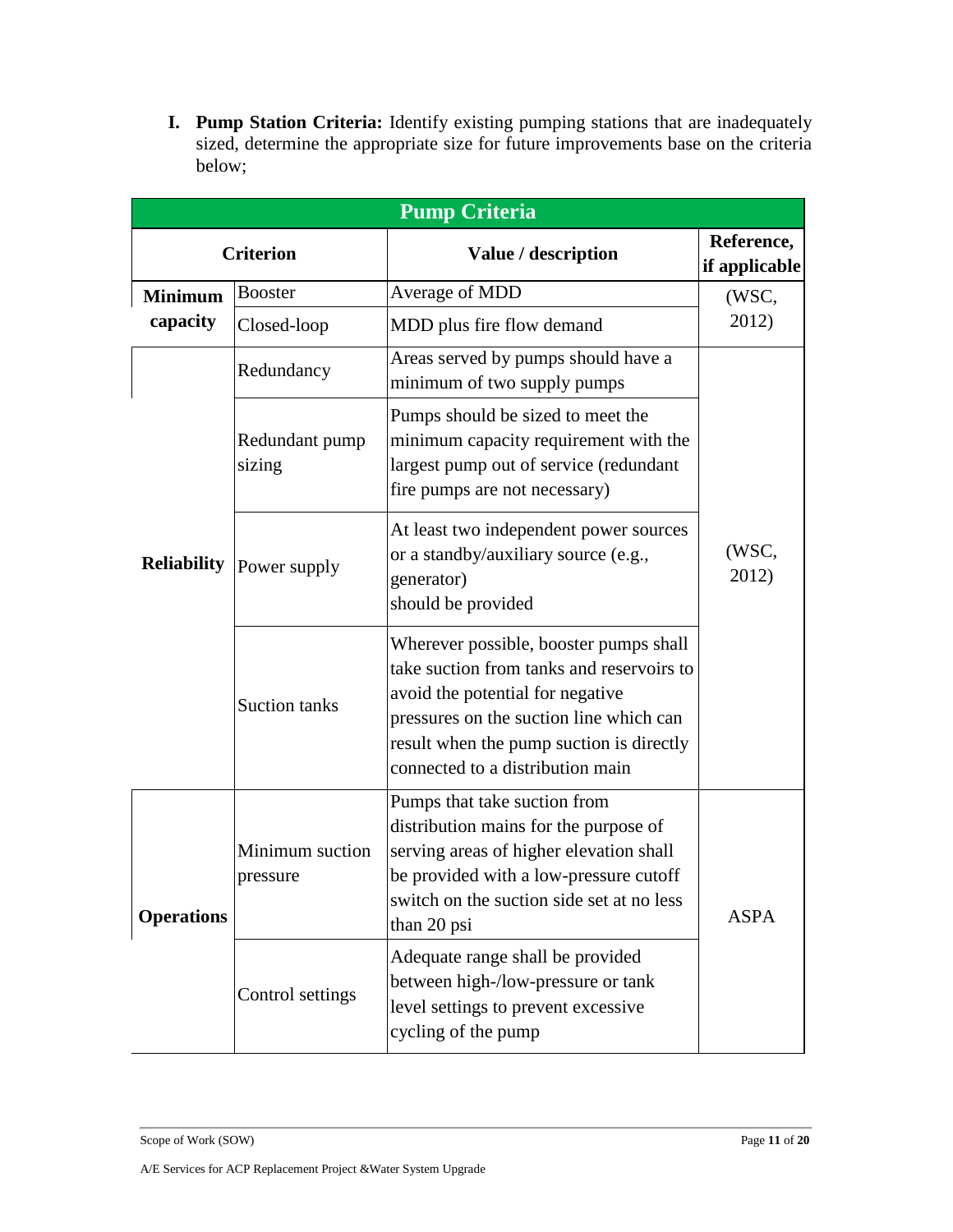**J. Storage Criteria:** Identify existing water storage that are inadequately sized, determine the appropriate size for future improvements base on the criteria below;

| <b>Storage Criteria</b>                                                |           |                     |       |
|------------------------------------------------------------------------|-----------|---------------------|-------|
| Reference,<br>Value / description<br><b>Criterion</b><br>if applicable |           |                     |       |
|                                                                        | Fire      | Highest fire demand |       |
| Capacity                                                               | Emergency | 1.5 days x ADD      | ASEPA |

Measurement for payment shall be made as a lump sum (LS). Full compensation includes a lump sum cost for all equipment, software(as applicable), labor and materials. Payment will be made as the work proceeds, after presentation of paid invoices or documentation of direct costs by the contractor showing specific costs and supporting evidence of the charges of suppliers, subcontractors, and others. When the total of such payments is less than the lump sum contract price, the balance remaining will be included in the final contract payment. Payment of the lump sum contract price will constitute full compensation for completion of the work

## <span id="page-11-0"></span>**Section 8: Geotechnical Evaluations.**

This section shall cover the complete costs of providing all labor, equipment and materials required under this SOW.

The consultant shall conduct a geotechnical evaluation of selected areas along the proposed collection system route to allow determination of soil conditions, including presence of rock, and the impact of findings on design, construction and maintenance, presence of groundwater and its impact on design, construction, operation, and maintenance, preparation of geotechnical profile logs, incorporation of geotechnical considerations into a construction cost estimate.

Measurement for payment shall be made as a lump sum (LS). Full compensation includes a lump sum cost for all equipment, labor and materials. Payment will be made as the work proceeds, after presentation of paid invoices or documentation of direct costs by the contractor showing specific costs and supporting evidence of the charges of suppliers, subcontractors, and others. When the total of such payments is less than the lump sum contract price, the balance remaining will be included in the final contract payment. Payment of the lump sum contract price will constitute full compensation for completion of the work

## <span id="page-11-1"></span>**Section 9: Designs, Plans & other requirements**

This section shall cover the complete costs of providing all labor, equipment and materials required under this SOW. It shall be the selected A&E firm's responsibility to have a Registered Civil Engineer for civil design, Structural Engineer for structural design, Electrical Engineer for electrical design, Mechanical Engineer for mechanical design and/or as required.

Scope of Work (SOW) Page 12 of 20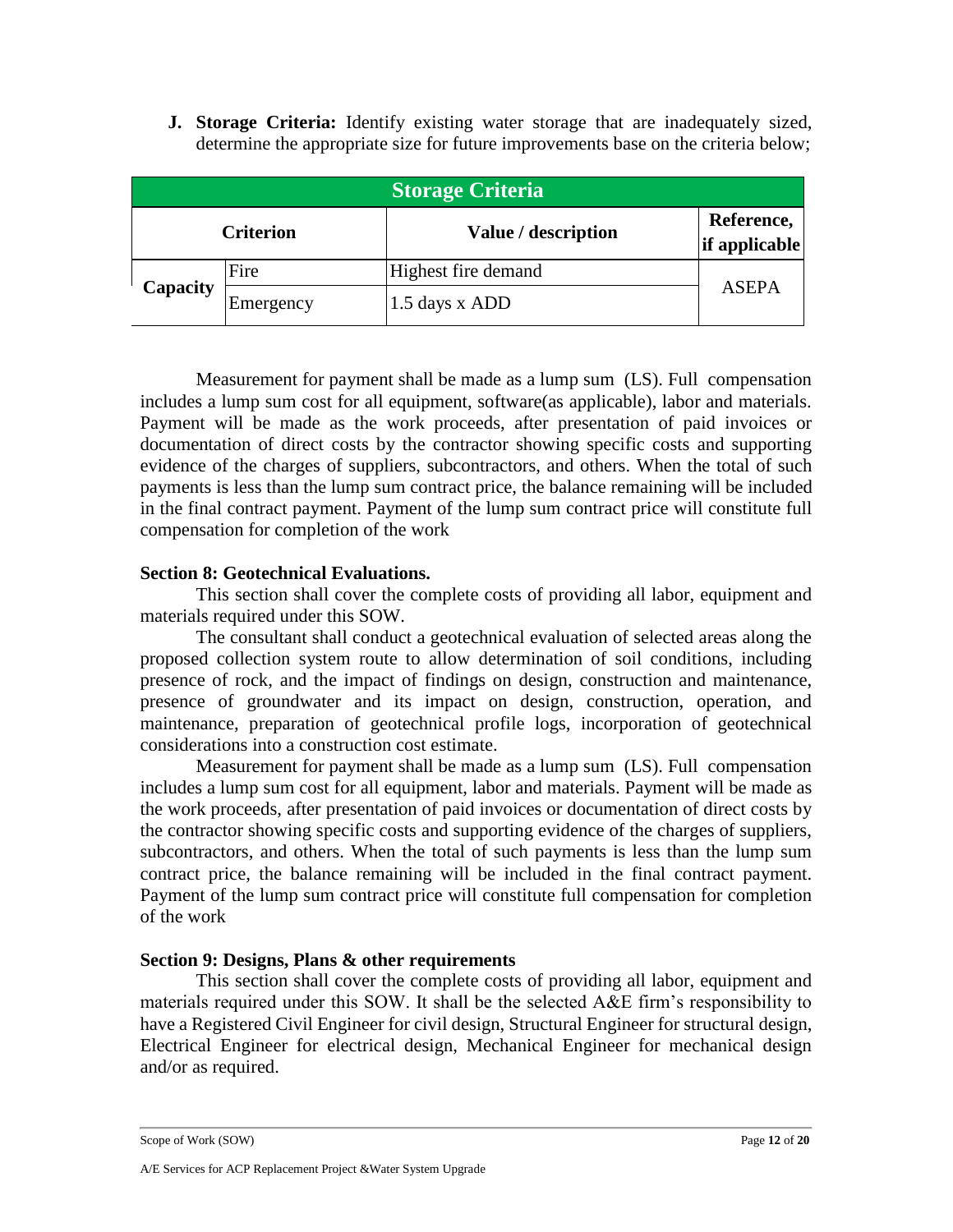- **A. Supervisory Control and Data Acquisition System – SCADA/PLC/CLOUD.**  The design shall include measures and components to be connected to and monitored by the existing ASPA SCADA/PLC/CLOUD System. The design shall be coordinated with the ASPA SCADA technician
- **B. Restoration and Repair:** The design shall include all necessary restoration and/or repair for existing paved roads, utilities, driveways, curbs, sidewalks, walls, fences and other infrastructure that may need to be removed and/or replaced to install the facilities designed and to be constructed under this RFP. Lawns, gardens and other items that may pose an obstruction will be included in restoration.
- **C. Erosion Control and Drainage:** Erosion control and drainage measures and facilities shall be included in the design including drainage structures, retaining walls, pipe dams, stream bed protection and other elements that will ensure erosion control and drainage is accomplished according to best management practices applied for similar projects or infrastructure.
- **D. Traffic Control Plan:** A traffic control plan shall be prepared in accordance with American Samoa Department of Public Safety requirements and guidelines similar or equal to those issued by the U.S. Federal Highway Administration. The plan will minimize disruptions to traffic and identify the most suitable detours with identification of land ownership.
- **E. Schedule:** The schedule shall include all tasks required to design, construct and commission the facilities. Tasks shall include but not necessarily be limited to acquisition of funding, rights-of-way and permits, operator training, procurement, design reviews, and testing. The schedule shall be presented in both Gantt and PERT Chart formats. Design tasks, as provided by the Offeror in their proposal, shall be appropriately highlighted in the schedule presentation.
- **F. Construction Plans:** Detailed engineering/architectural drawings for construction will be prepared for all facilities designed under this RFP. All drawings shall be prepared in accordance with Standard US Industry Practices for civil, structural, electrical, mechanical, highway, and environmental engineering design. The drawings shall include but not necessarily be limited to plan and profile sheets, site layouts, engineering data, material takeoff lists, geotechnical profile logs, hydraulic and energy profiles, hydraulic model, schematics, process diagrams and descriptions, standard details, and electrical schematics and one-line diagrams.
- **G. Specifications:** Technical Specifications shall be prepared for all items to be constructed and/or or included in the Invitation for Bid for Construction Contract for the facilities designed under this RFP. The specifications shall be prepared according to the most recent Construction Standards Institute (CSI) format. In addition, any special conditions that must be addressed or followed in order to construct the facilities will be outlined in a separate draft contract document entitled "Special Conditions"
- **H. Operations Plan:** An Operations Plan will be submitted outlining methods and means by which the facilities will be operated and maintained within the resources and/or capabilities of ASPA.

Scope of Work (SOW) Page 13 of 20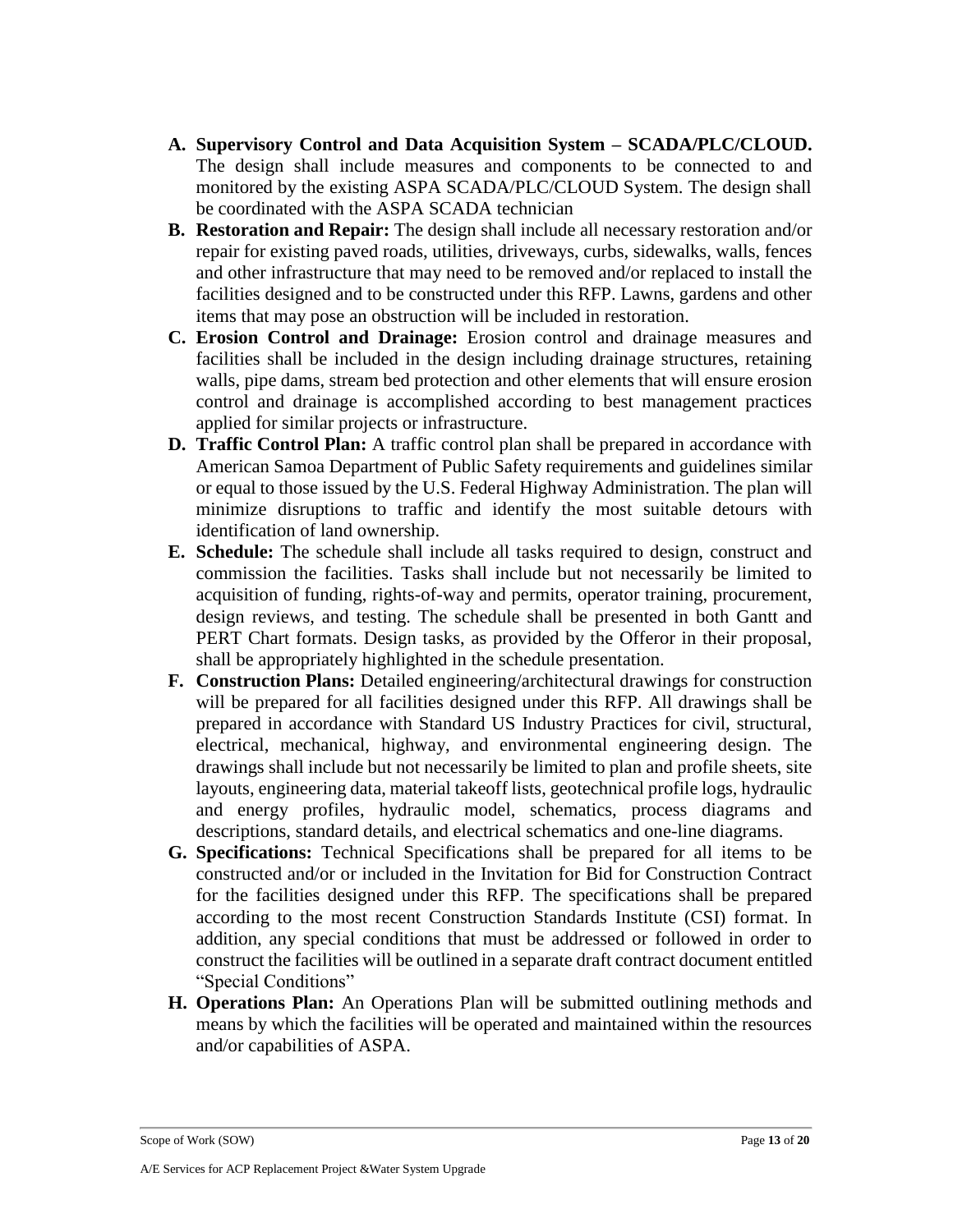- **I. Bid Schedule:** A draft Bid Schedule shall be prepared that includes all pertinent items included in the construction plans and specifications. The Bid schedule shall be prepared for a unit cost, firm fixed-price contract and allow ASPA to utilize it as the basis for a construction contract for the facilities designed under this RFP
- **J. Engineer's Cost Estimate:** A detailed engineer's cost estimate shall be prepared in accordance with the items included in the draft bid schedule and applicable industry standards such as RS Means Estimating Manuals and Guidelines. Appropriate indexes that account for inflation and other factors that are pertinent to American Samoa including special logistical constraints are to be included.
- **K. Value Engineering:** In accordance with USEPA Federal Funding requirements, a Value Engineering Analysis (VEA) will be completed for the facilities to be designed and upgraded. The VEA will strive to ensure the design results in maximum cost efficiency for operation and maintenance of the facilities.
- L. **Design Calculations:** Provide structural analysis and design calculations for all and every structures necessary to complete the requirement of this SOW such as but not limited to; concrete encasement, reinforce concrete jacket, pavement design, thrust block, pipe support/hangers, box culvert, concrete vault, gratings, pipe bedding, pipe buoyancy protection and as needed and requested by ASPA.

Measurement for payment shall be made as a lump sum (LS). Full compensation includes a lump sum cost for all equipment, labor and materials. Payment will be made as the work proceeds, after presentation of paid invoices or documentation of direct costs by the contractor showing specific costs and supporting evidence of the charges of suppliers, subcontractors, and others. When the total of such payments is less than the lump sum contract price, the balance remaining will be included in the final contract payment. Payment of the lump sum contract price will constitute full compensation for completion of the work

## <span id="page-13-0"></span>**Section 10: Project Management Support**

This section shall cover the complete costs of providing all labor, equipment and materials required under this scope of work;

- A. **Bidding and Negotiation (ASPA Procurement Rules limit these activities):** If requested by ASPA, assist with preparing and distribution of bid package(s) for the construction phase. Attend construction pre-bid meetings, bid clarification meetings (as necessary) and pre-award meetings. If requested by ASPA, assist with bid evaluations and verify that contractor bids reflect the required scope of work.
- **B. Construction Administration:** Provide construction administration services including, but not limited to review and respond to Request for Information (RFI's), bulletins, change orders, submittal and shop drawing review, punch lists, etc. Provide additional design drawings as needed. Attend weekly project meetings and provide support for coordination and scheduling issues. Perform job site visits at regular intervals, but no less than twice a month, to evaluate adherence to project plans and specifications. Assist in resolving field problems and disputes in the most economical and expeditious manner possible. Collect "As-Built" information from

Scope of Work (SOW) Page 14 of 20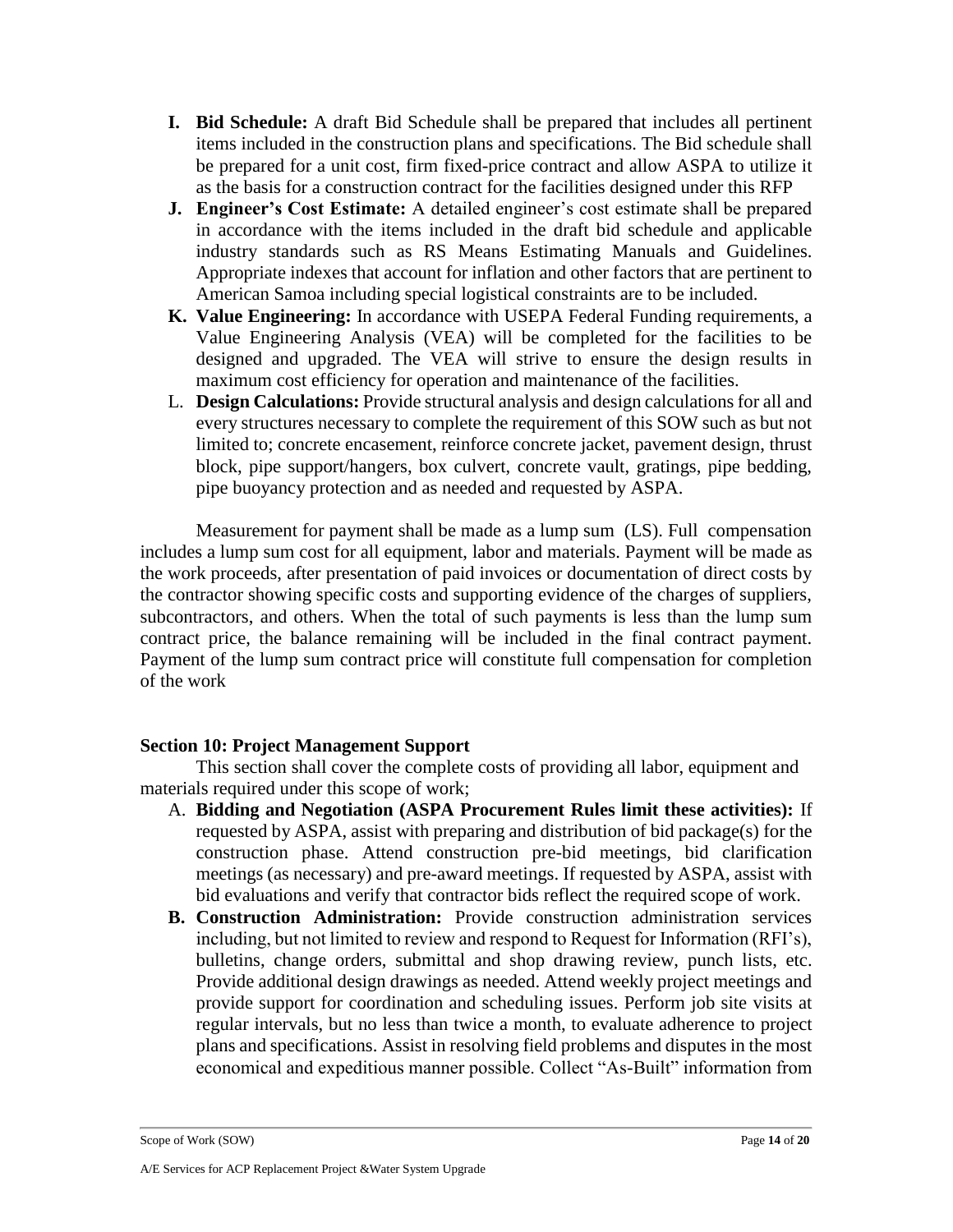the General Contractor at the end of the project and update the construction drawings to reflect the as-built conditions and submit the updated drawings to ASPA upon completion of the project.

Measurement for payment shall be made as a lump sum (LS). Full compensation includes a lump sum cost for all equipment, labor and materials. Payment will be made as the work proceeds, after presentation of paid invoices or documentation of direct costs by the contractor showing specific costs and supporting evidence of the charges of suppliers, subcontractors, and others. When the total of such payments is less than the lump sum contract price, the balance remaining will be included in the final contract payment. Payment of the lump sum contract price will constitute full compensation for completion of the work

#### <span id="page-14-0"></span>**Section 11: Permits**

This section shall cover the complete costs of providing all labor, equipment and materials required to develop all necessary submissions for Federal and Local authorities including ASPA. If required the A&E architect /engineer shall attend and participate in all meetings necessary to satisfy Federal, Local, State, and ASPA requirements. Applications for all applicable federal and local permits will be prepared and submitted to respective agencies upon determination of the appropriate action to pursue to satisfy NEPA requirements. No measurement of payment is to be made for this section hence it is incidental to the project..

## <span id="page-14-1"></span>**Section 12: DELIVERABLES**

This section shall cover the complete costs of providing all labor, equipment and materials required to under this SOW;

- 1. Hydraulic analysis report duly stamped by the Engineer of record (EOR).
- 2. Design calculations duly stamped by the Engineer of record (EOR).
- 3. Detailed Architectural and Engineering Construction Plans on 24" x 36" Bond Paper stamped by a U.S. Registered Professional Engineer (EOR) for all pertinent items within the SOW.
- 4. Detailed technical specifications, stamped by EOR for all items included in the Bid Schedule, in the Construction Standards Institute (CSI) 2000 format.
- 5. A Value Engineering Analysis for the completed design stamped by EOR
- 6. A Bid Schedule for finite components of the system and facility upgrades, and significant tasks within the SOW.
- 7. A detailed cost estimate for all items in the Bid Schedule including direct cost, overhead, contingencies, profit and bonding.
- 8. A schedule for provision of the deliverables by the Consultant to ASPA in Gantt and PERT Chart formats.
- 9. Copy of approved Permits per federal and local agency requirements.
- 10. Operation and Maintenance Manuals addressing all mechanical, process and control components.

```
Scope of Work (SOW) Page 15 of 20
```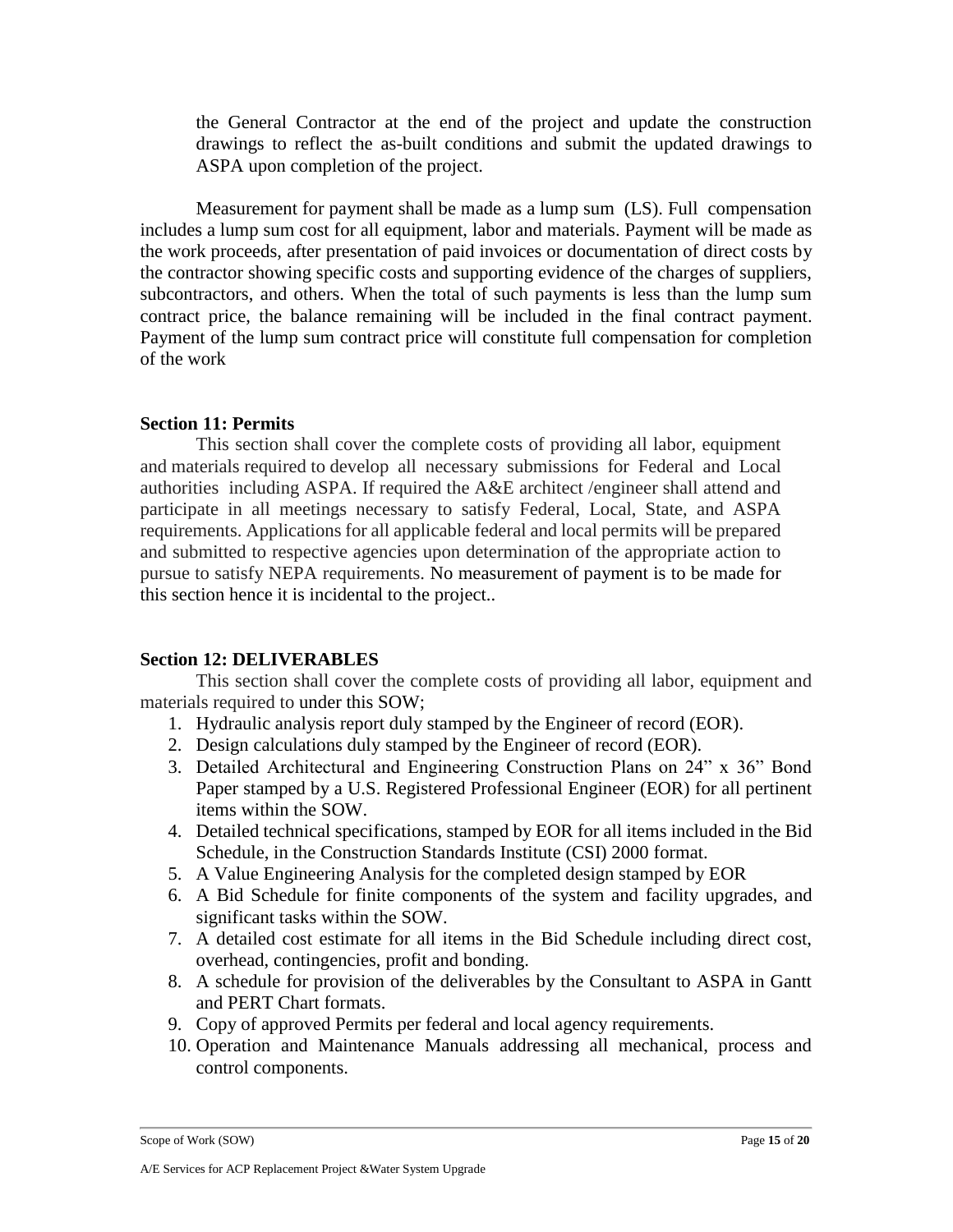- 11. Traffic Control Plan
- 12. Geotechnical Investigation reports.
- 13. An Operations Plan
- 14. Provide five (5) hard bound copies and electronic copies (autocad, pdf, spreadsheet) of all deliverables

No measurement of payment is to be made for this section hence it is incidental to the project..

#### **Section 12: Design Submittal Schedule**

Design submittals milestones are described in Section "Submittal Procedures and Schedule for Design". The successful contractor will be required to submit a complete design for the A/E Services for ACP Replacement Project & Water System Upgrade from Fagaalu to Utulei.

#### **Submittal Procedures and Schedule for the Design :**

As a minimum, design submittals shall be submitted at the following intervals:

| Preliminary design report                | within 50 calendar days from NTP                                           |
|------------------------------------------|----------------------------------------------------------------------------|
| General design                           | within 50 calendar days following<br>approval of preliminary design report |
| Complete Design including specifications | within 50 calendar days following<br>approval of general design            |
| <b>Total Design Period</b>               | 150 calendar days from NTP                                                 |

Scope of Work (SOW) Page 16 of 20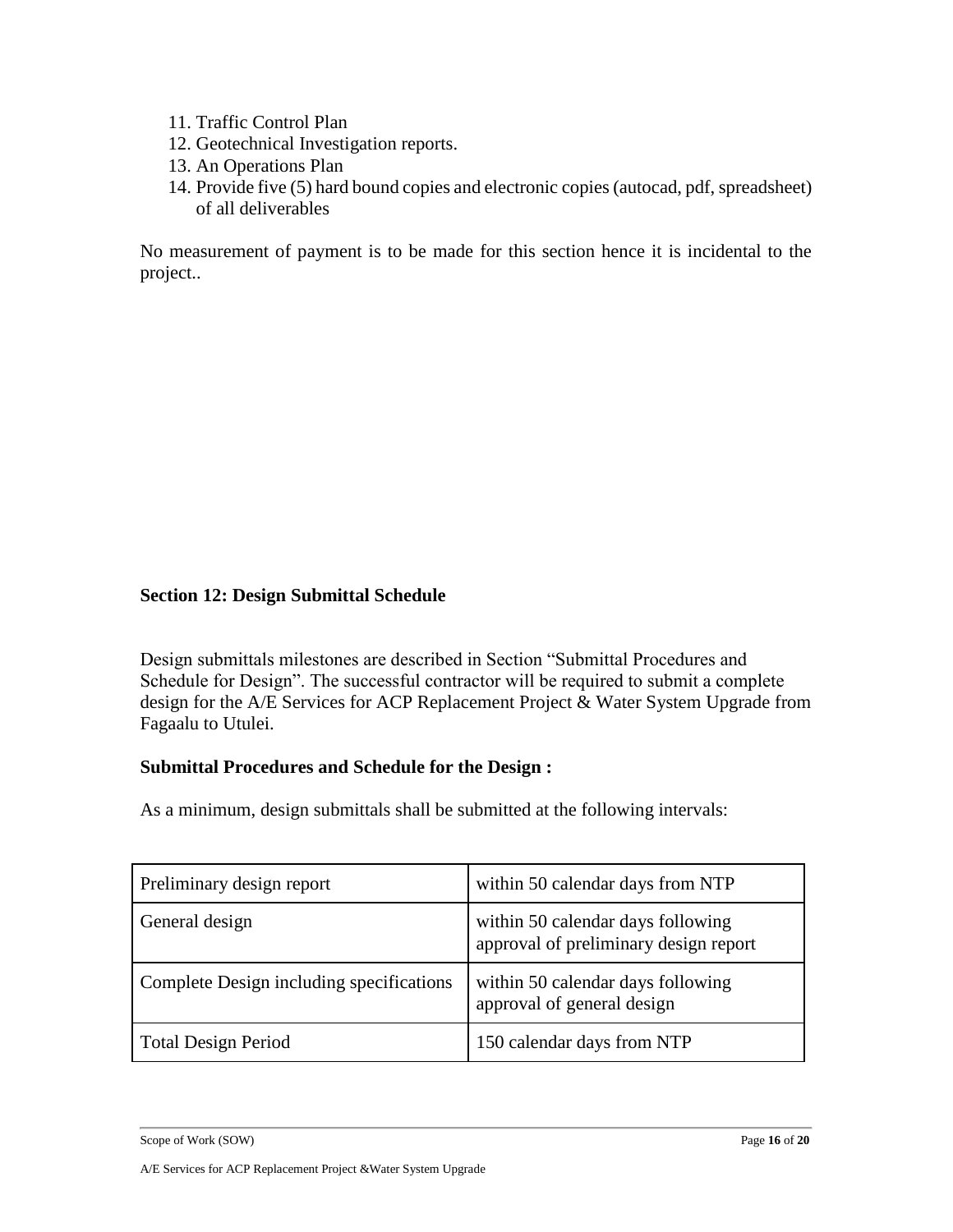## **DESIGN DATA AND SUBMITTALS:**

- A. Contractor furnished design submittals are the various design documents which primarily consist of field investigations, calculation, design analysis, drawing and specifications.
- B. For each design submittal, the contractor shall submit all non-administrative modifications issued for the contract as part of the Design Submittal package to enable ASPA to validate.
- C. The contractor shall clearly label and date all design submittals.
- D. It is crucial that each submittal is complete and includes all components identified below as well as any other pertinent.
- E. The sole responsibility of ensuring that the design submittals comply with contact documents remains with the contractor. ASPA retains the right to comment on the design at any stage, and the lack of ASPA comments at a given review cannot be used as a basis for the contractor to fail to address ASPA's comments on subsequent reviews, regardless of design stage.
- F. As a minimum, design submittals shall be submitted at the intervals described in the submittal procedures and schedule of design.

## **PRELIMINARY DESIGN REPORTS SUBMITTAL**

Preliminary design report shall include the description of design criteria to be utilized, preliminary flow computations, design calculations, calculated system curves, water hammer (surge) protection analysis/recommendation, identification of right-of-way requirements,listing of permit requirements, and geotechnical investigation.

- 1. Geotechnical Report, indicating appropriate information for various site characteristics, soil parameters as determined by certified lab tests, allowable soil bearing capacities, correlation with foundation or pipe bedding design parameters, and any changes in foundation or pipe bedding design of structures furnished in the contract; estimated settlement for building foundation or pipe loads; and all other project feature changes due to the Geotechnical Report conclusions.
- 2. Preliminary site plan to provide a general overall understanding of the project site and surrounding area;demolition plan for existing site features (if required); and a preliminary grading and drainage plan with existing grades.

## **GENERAL DESIGN SUBMITTAL**

Scope of Work (SOW) Page 17 of 20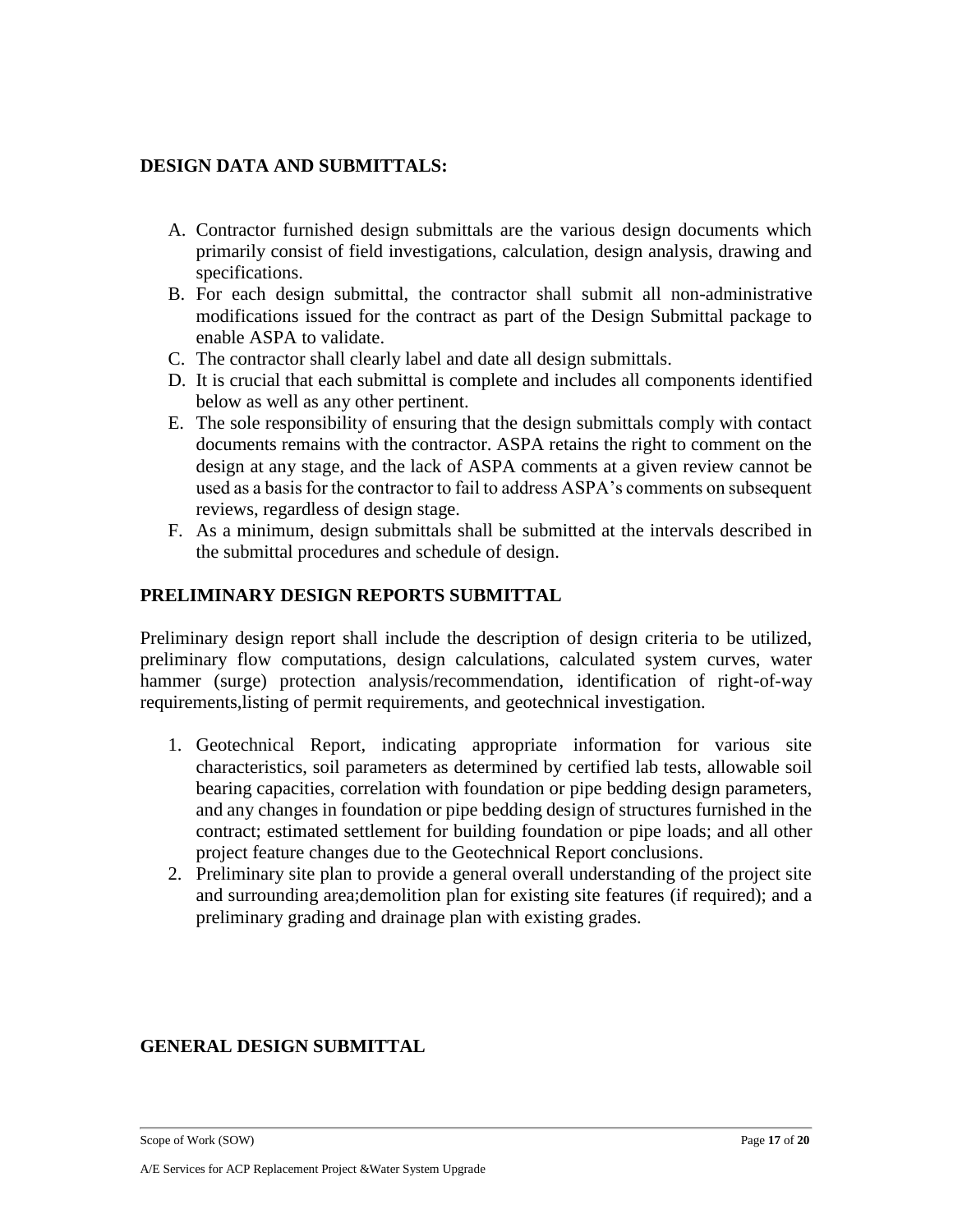This design submittal presents all information necessary to site-adapt the fully designed and detailed structures, pipeline and other project features as applicable. Any modifications to the designs provided should be identified no later than this submittal.

## **COMPLETE DESIGN SUBMITTAL**

This submittal is to ensure that the design is in accordance with all the ASPA requirements and any directions provided the contractor by ASPA during the design process. The only effort remaining between the Final Design submittal is the incorporation of review comments. For Site Adapt facilities, the contractor shall provide a complete set of drawings.

As a minimum the submittal shall contain:

- 1. The design package must include: a. civil and hydraulic design, b. structure; c. electrical; d. mechanical, where applicable.
- 2. The Design Analysis which shall contain all explanatory material giving the design rationale for any design decisions which would not be obvious to an Engineer reviewing the Final Design submittal;
- 3. Construction Specifications/Bill of Quantities complete;
- 4. Construction Drawing Complete;
- 5. Surveying Drawing Complete;
- 6. Hydraulic profile and system curve complete;
- 7. Once the design documents have been cleared for construction by the ASPA Engineer, the contractor shall clearly identify each document by annotating it as "Cleared for Construction."

## **SCHEDULE OF PAYMENT**

| <b>TASKS</b>                           | <b>DELIVERABLES</b>                                                                                                                                                                                                                                                                                                                                                                                    | <b>EXPECTED</b><br><b>TIMEFRAME</b>     | PERCENTAGE OF<br><b>PAYMENT</b> |
|----------------------------------------|--------------------------------------------------------------------------------------------------------------------------------------------------------------------------------------------------------------------------------------------------------------------------------------------------------------------------------------------------------------------------------------------------------|-----------------------------------------|---------------------------------|
| 1. Preliminary<br><b>Design Report</b> | <b>Preliminary design report shall</b><br>include the description of design<br>criteria to be utilized, preliminary<br>flow computations, design<br>calculations, calculated system curves,<br>water hammer (surge) protection<br>analysis/recommendation,<br>identification of right-of-way<br>requirements, listing of permit<br>requirements, geotechnical<br>investigation and cost estimate based | Within 50<br>calendar days<br>after NTP | 30%                             |